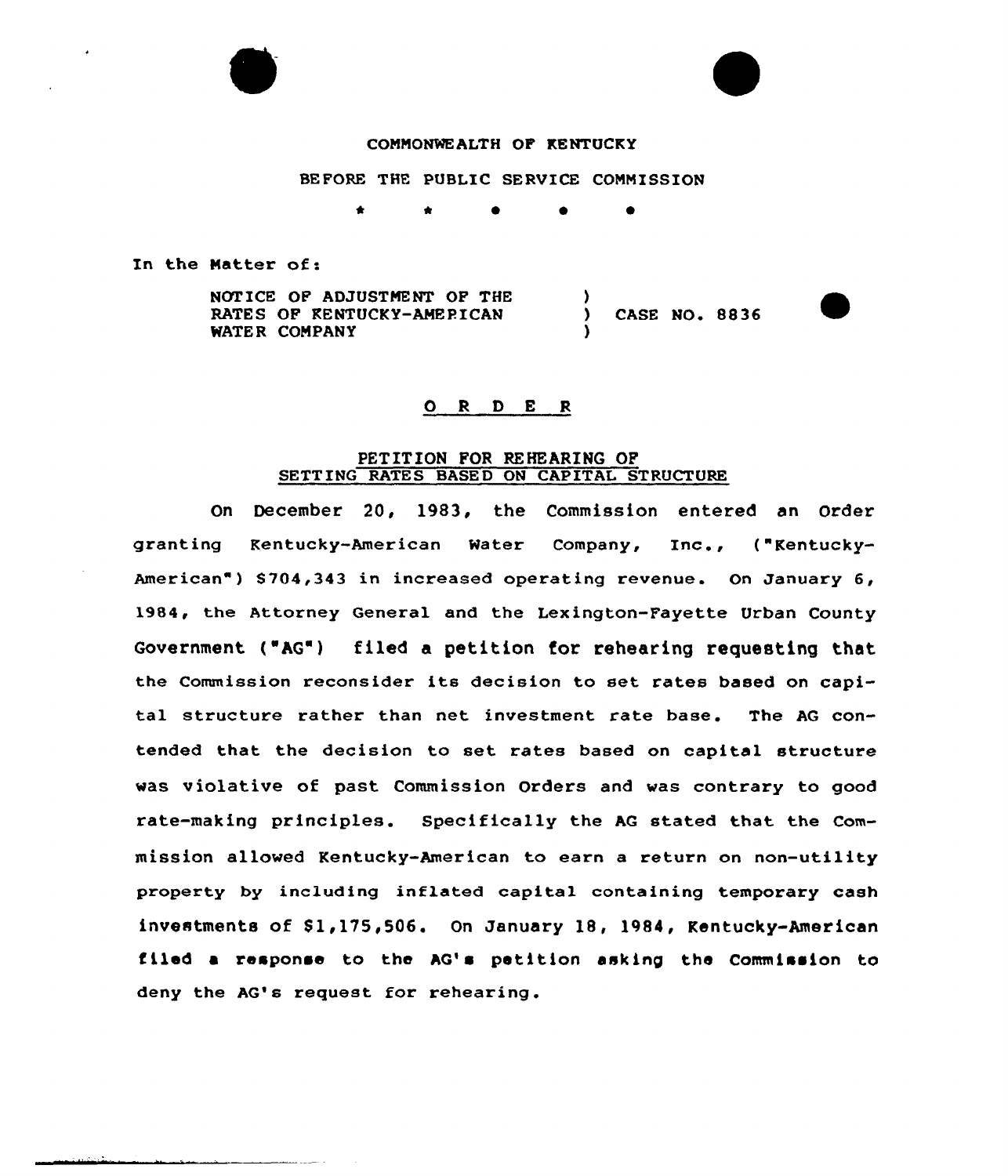The Commission is of the opinion that further review and consideration of this issue is necessary and vill grant the AG's petition. The Commission however is of the opinion that no formal hearing is necessary and will take the matter under advisement and vill issue another Order in this matter at <sup>a</sup> future date.

# PETITION FOR REHEARINQ OF FIRE PROTECTION SERVICES

On January 9, 1984, the Lexington-Fayette Urban County Government ( LFUCG") filed <sup>a</sup> petition for rehearing. It contends that the increase to fire service is unreasonable.

The petition recites several of the folloving facts: Kentucky-American proposed an overall increase in revenue of 17 percent but an increase to fire service of 53.6 percent. The LFUCG witness proposed only a 5.8 percent increase. At the time of the filing, the fire service rate was 8171.96 per year. Kentucky-American proposed a charge of \$ 264.12, LFUCG proposed \$ 181.98.

In its final Order, the Commission granted an overall increase of 5.3 percent, which was 31.3 percent of Kentucky-American's request. If the Commission vould have folloved Kentucky-American's proposal strictly, fire service vould have been granted an increase of 16.8 percent. Instead, the Commission granted a 15,1 percent increase to fire service which resulted in a charge of 8198 per year.

In the final order, the commission raised objections with the cost-of-service methodologies of both Kentucky-American and LPUCG but indicated it would be more dependent upon the Kentucky-American study for the purposes of revenue allocation and rate

 $-2-$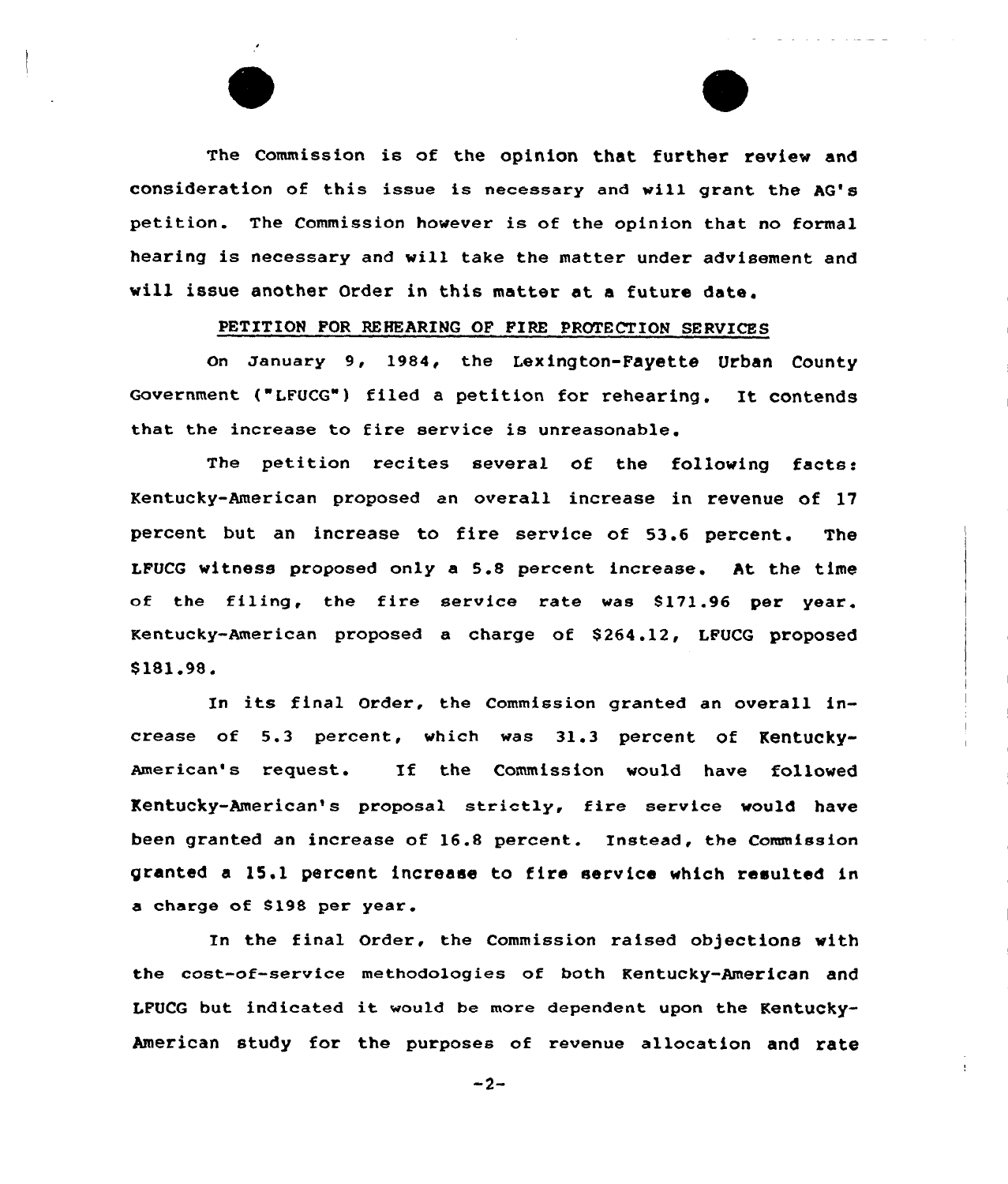

design but it would recognise its other rate-making objectives. Given these bounds, the Commission believes the rates established in its final Order are reasonable.

The LFUCG petition raises one other point. It requests an annual review procedure to determine the growth on the Kentucky-American system. The basis for this request is that Kentucky-American's cost-of-service method is a residual method and allocates to fire service all costs which cannot be directly assigned to general water service. There is some merit to LFUCG's claim but it can best be dealt with on an ongoing basis in rate proceedings and updating of Kentucky-American's study. The rate proceedings will also provide a better forum for other parties to present alternative cost allocation methodologies.

### FINDINGS

The Commission, having considered the AG's and LFUCQ's petitions and the evidence of record, is of the opinion and finds that the request for rehearing on the issue of setting rates based on capital should be granted, and that the request for rehearing on the issue of fire protection service should be denied. Further, LPUCG's request for an annual procedure to determine the growth on the Kentucky-American system should also be denied.

IT IS THEREFORE ORDERED that the AG's request for a rehearing on the issue of setting rates based on capital be and it hereby is granted.

IT IS FURTHER ORDERED that <sup>a</sup> formal hearing in this matter is not necessary and shall be denied.

 $-3-$